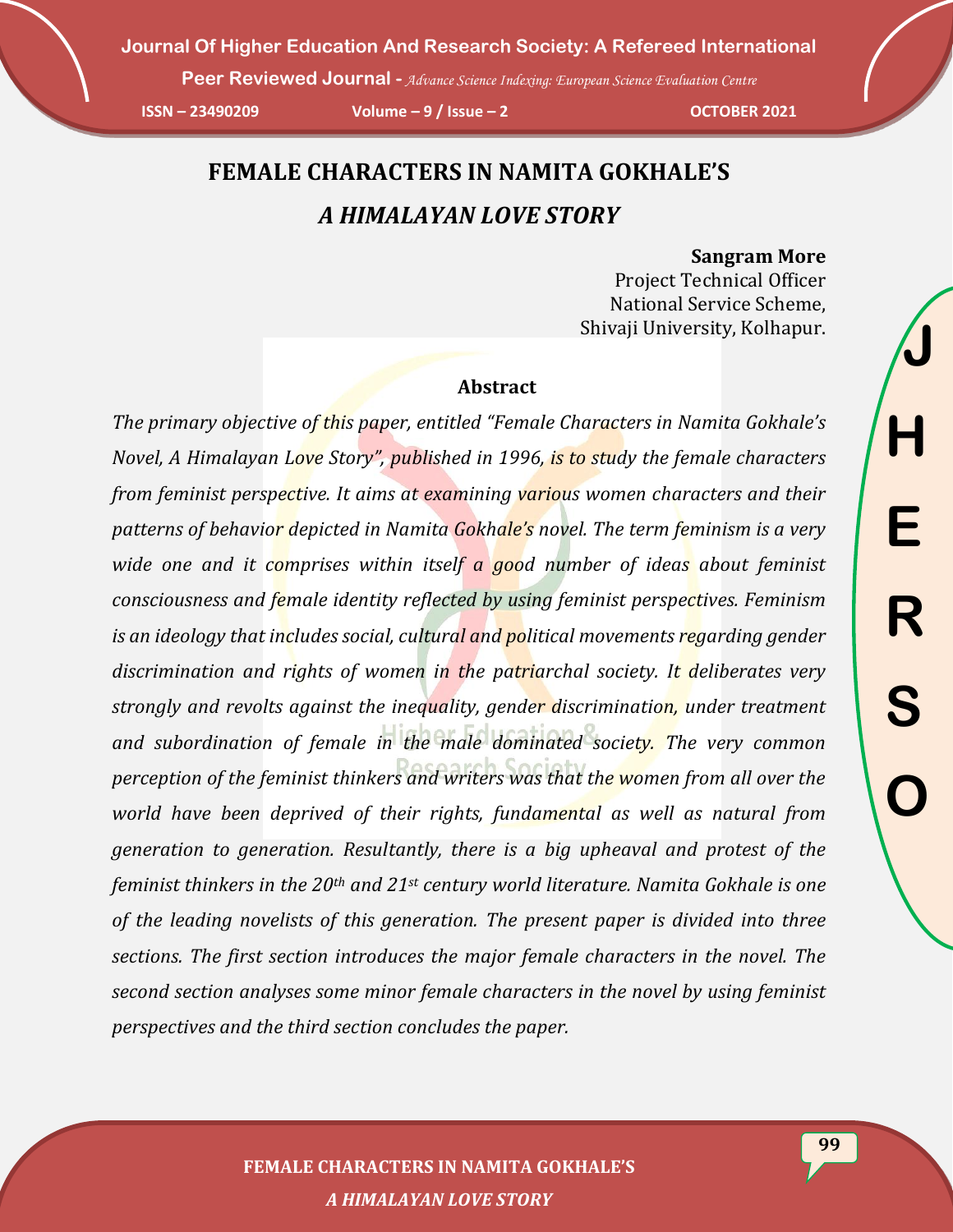**Peer Reviewed Journal -** *Advance Science Indexing: European Science Evaluation Centre* 

**ISSN – 23490209 Volume – 9 / Issue – 2 OCTOBER 2021**

# **FEMALE CHARACTERS IN NAMITA GOKHALE'S** *A HIMALAYAN LOVE STORY*

- **Sangram More**

n Namita Gokhale's *A Himalayan Love Story*, she has dealt with a good number of women characters. But the most major important character is that of Parvati, the protagonist of the novel. She is the central and most crucial character and the entire novel revolves around her irrespective of her presence or absence. Parvati is portrayed as a doomed girl right from the beginning till the end of the novel. She lives with her mother in a highly poor condition. Her father dies of tuberculosis in her childhood only. She is taken care of by her mother, but, soon she too dies of tuberculosis leaving her daughter orphaned and at the mercy of her distant uncle, Hiranand Joshi, the Headmaster in high school in Nainital. I

As a child she experiences a lot of miserable situations that shape her personality negatively. She faces extreme poverty while her mother is alive. As a child she is terribly shocked to see her widowed mother in the arms of the kirana shopkeeper, living in their building as a tenant. It was an illicit and immoral sexual act of her illiterate and beautiful mother. To make matters worse, her mother drinks liquor and enjoys the sexual encounter with the stranger. This incident has a long and lasting impact on the tender mind of Parvati. She never forgets it. She writes after she sees the scene thus:

> My world was shattered. People were not as they appeared. There was another life behind their masks. Years letter, when I was wheeled in for surgery from the asylum in Bareilly I experienced the same sensation when I went under anesthesia... I could not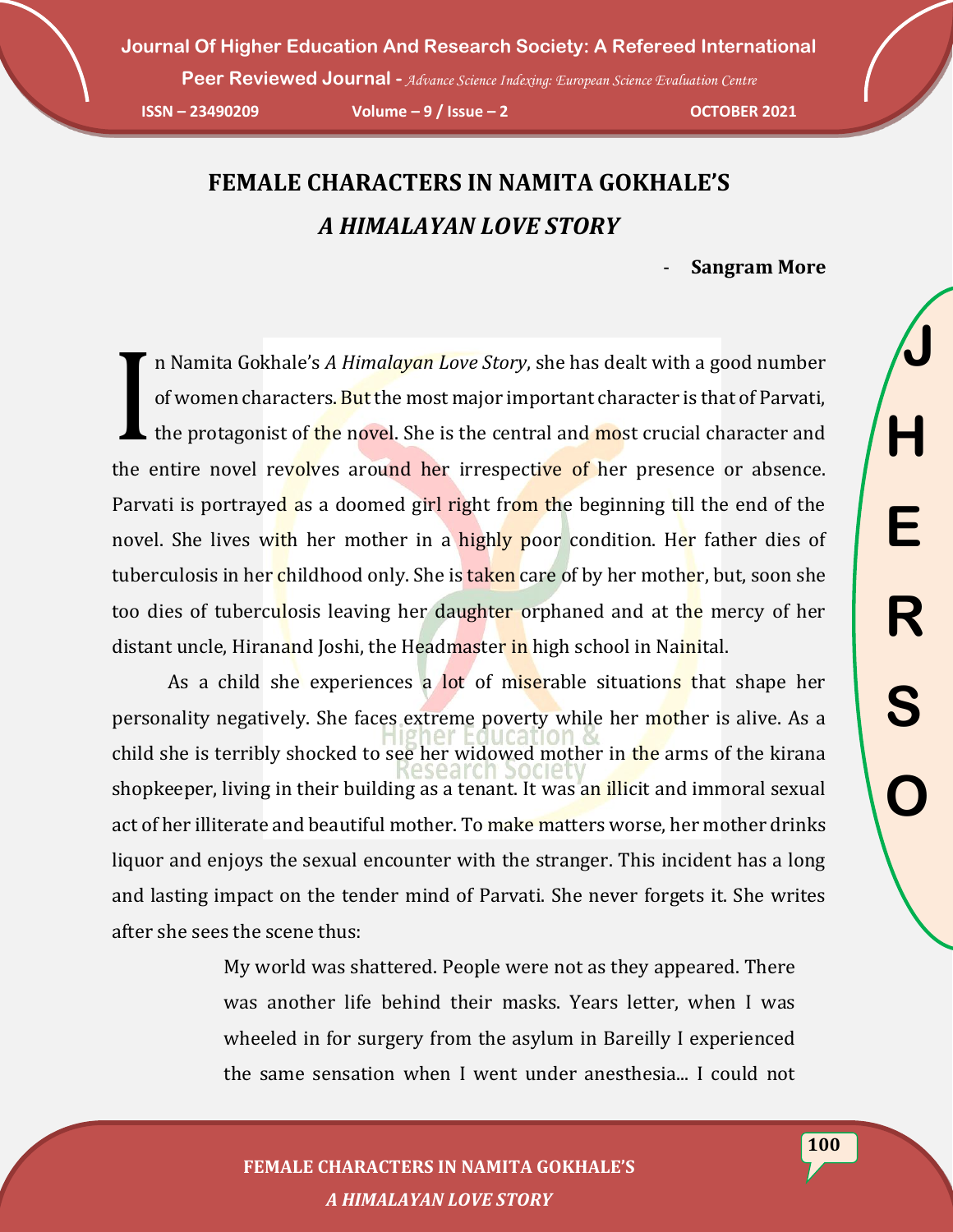**Peer Reviewed Journal -** *Advance Science Indexing: European Science Evaluation Centre* 

**ISSN – 23490209 Volume – 9 / Issue – 2 OCTOBER 2021**

**J**

**H**

**E**

**R**

**S**

**O**

confront her with what I had seen …… It was her shadow, her evil

twin that I had glimpsed downstairs. (P. 90)

To find her beautiful young mother in the arms of a stranger, Parvati is terribly shocked. But the mother whose husband dies in his youth, revolts against the social ethics. Instead of living like a faithful and chaste widow of the deceased, she establishes physical relations with a stranger and enjoys her life fully. Parvati witnesses everything from the window of the house. Perhaps, it is because of this experience that in her youth, she does not hesitate to establish sexual relations with Salman, the Muslim History teacher in college. Salman is young and extremely handsome teacher in Nainital. When once Parvati is admitted in the hospital for treatment, she gets her first experience of sex. She says, "I left Wee Nooke as a girl, I returned a woman" (91).

Parvati lives in the company of Mukul Nainwal and Lalit Joshi as close friends. They eat together, wander together and even go to the cinema theatre. Mukul falls in love with her and wants to marry her. Hiranand Joshi decides to marry her with Lalit. In spite of all this, she falls prey to Salman. She knows very well that Salman is simply a shadow in her life. She is sure that one day he will leave Nainital for USA or Mumbai. She is in reality attracted towards Mukul, but when opportunity knocks at her door, she snatches it, indulges in love making with Salman. She very bluntly says, "I enjoyed flirting with Mukul Nainwal. His absolute adoration and the transparent ploys he employed to be with me were balm to my soul." (P. 93) Thus, though Mukul provides her with blaming effect, she falls victim to the mesmerizing handsomeness of Salman, a shadow for her. As per her expectations one day Salman disappears from Nainital, without disappointing Parvati. She takes it very casually and does not even enquire about Salman.

Parvati thus loves Mukul Nainwal, lets Salman seduce her body and finally marries Lalit Joshi. It was Hiranand Johi's strong desire that she should marry Lalit due to his caste. The disappointed and frustrated Mukul leaves Nainwal for his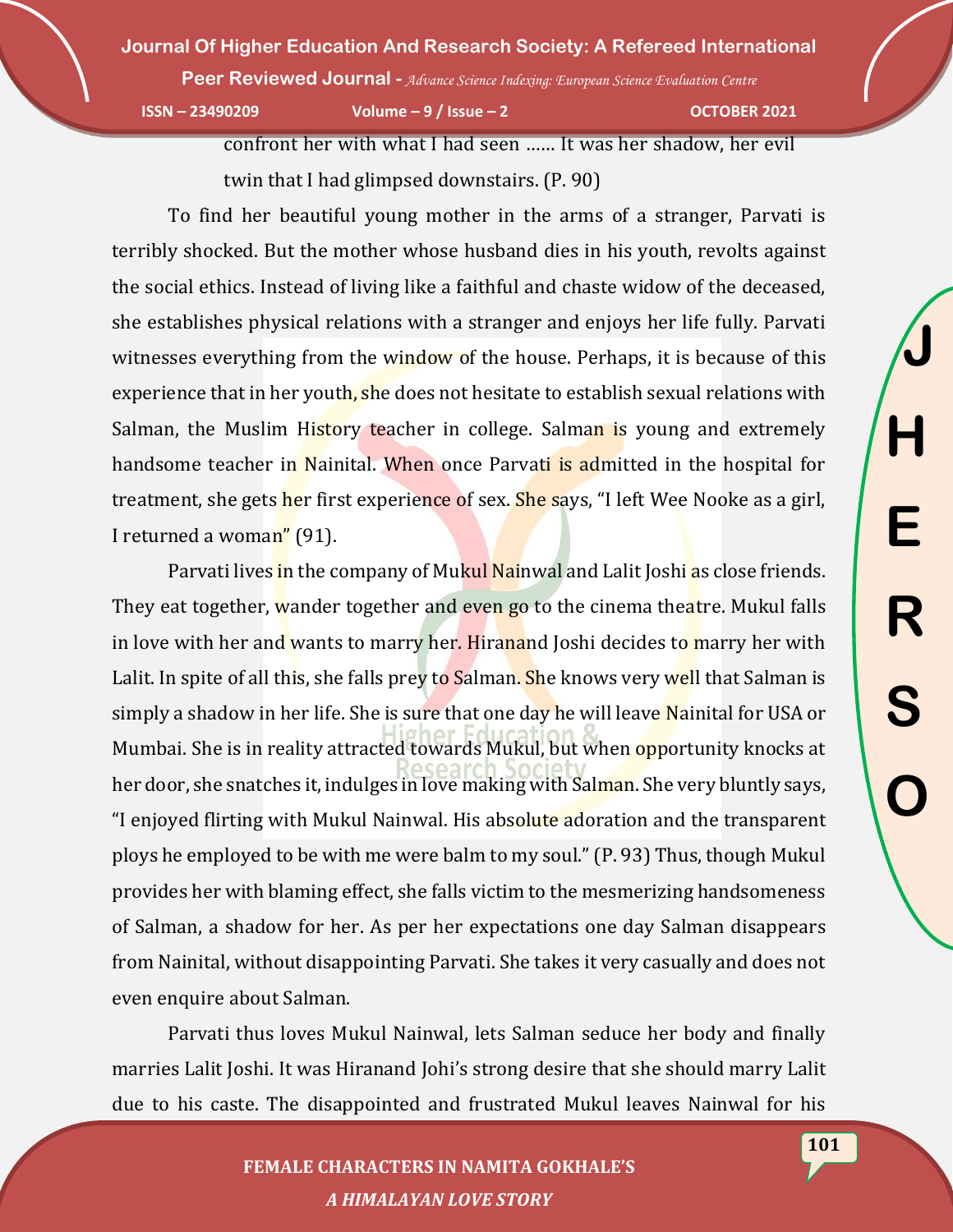**Peer Reviewed Journal -** *Advance Science Indexing: European Science Evaluation Centre* 

**ISSN – 23490209 Volume – 9 / Issue – 2 OCTOBER 2021**

better future after Parvati's marriage with Lalit Joshi. She is not at all happy in her married life due to the strange behaviour of Lalit. He does not make her happy and always runs away from her. Here, too, the frustrated Parvati then establishes immoral sexual relations with Raju, Lalit's younger brother. It is only at the far end of his life that Lalit begins to love her, appreciates her cooking and sleeps with her. Like her father and mother, her husband too becomes the victim of tuberculosis and dies a tragic death, leaving behind the pregnant Parvati. It is after the death of Lalit, Parvati gives birth to a girl who is named as Irra. She then apparently goes mad and is admitted in the mental hospital. She says, "I wept a lot, sometimes I screamed. The doctors come again … sometimes I laughed without reason …. I started laughing again, the laughter felt well. It released me".  $(P. 50)$  the novelist has thus depicted Parvati in all her moods right from her childhood to the end.

As a young daughter she is praiseworthy as she helps her mother all household duties including collecting the firewood. After the death of her mother, she takes the entire responsibility of Hiranand Joshi's house and looks after all things very nicely. She proves to be a good daughter. As a young and beautiful girl she is very dashing and courageous enough to play with three **persons** at a time  $-$ Mukul Nainwal, Lalit Joshi and Salman. She loves all of them. Instead of playing a very modest, chaste and ideal Indian girl, she does not bother to have sexual relations with Salman and an extramarital affair with her husband's younger brother. She does not hesitate while doing so and never repents for her adventures. In this sense, she is portrayed as a new woman of the modern times. In spite of all this Mukul Nainwal loves her and returns to Nainital in his middle age only for her sake. Even the lunatic Parvati is 'Durga', 'Kali' and 'Saraswati' for him. It is in a way a great victory of Parvati that only for her sake Mukul comes all the way from Hong Kong.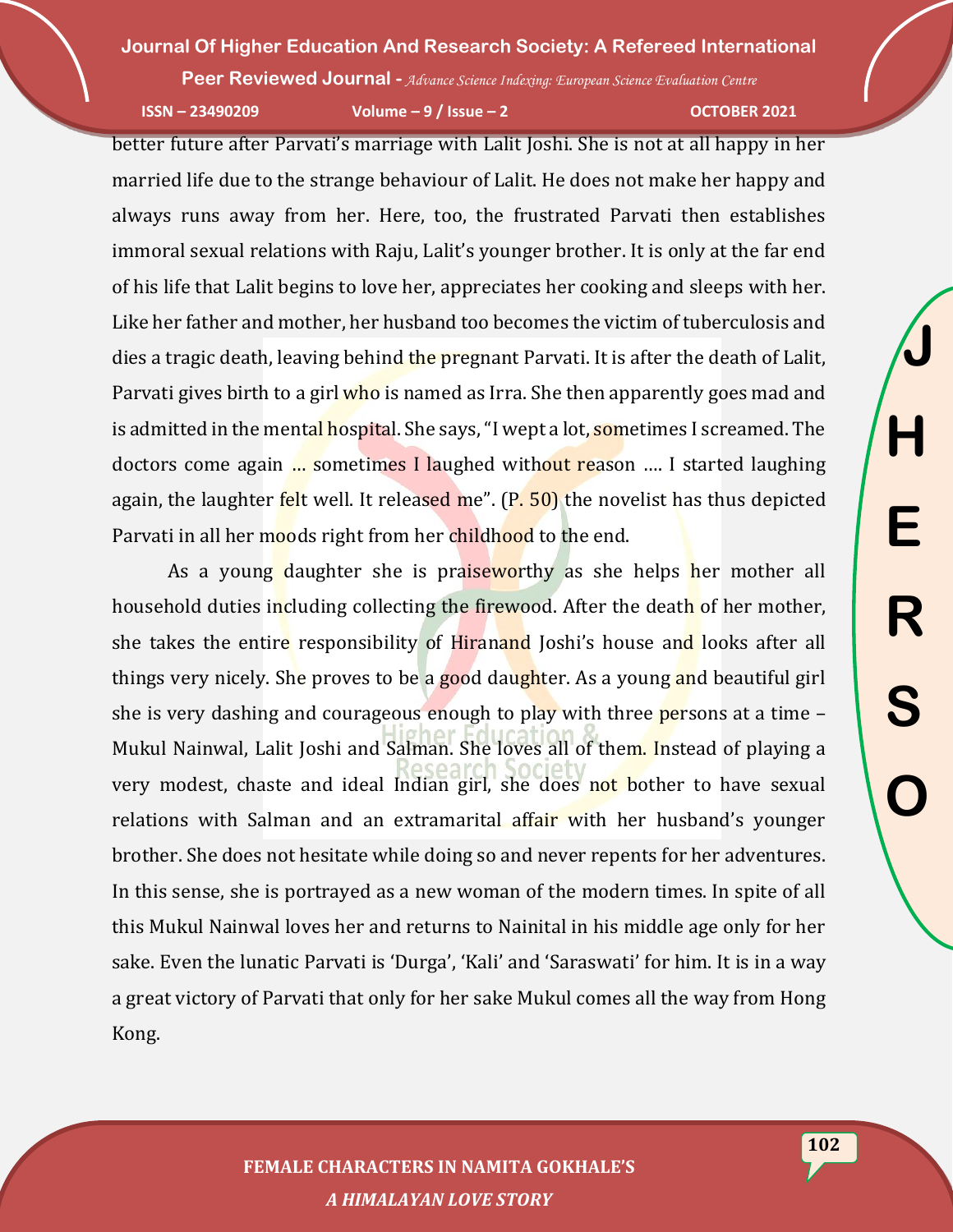**Peer Reviewed Journal -** *Advance Science Indexing: European Science Evaluation Centre* 

**ISSN – 23490209 Volume – 9 / Issue – 2 OCTOBER 2021**

In addition to Parvati, the protagonist of the novel, there are a few minor characters who have an impact in shaping the plot of the novel. Irra, the daughter of Parvati is portrayed as an independent young girl. She is young, aspiring beautiful and a highly practical minded girl. Being the daughter of Parvati, she suffers a lot. But due to her uncle she goes to college and strongly desires to become a doctor in order to stand on her own feet. She is very talkative and caring girl with a very high sense of hospitality. It is Irra, who takes care of Mukul after his return from Hong Kong. As an independent girl she learns to be careful. She comes very close to Mukul but at the time of his departure she does not become emotional. She very frankly and openly accepts the fact of his returning to his wife. Her only expectation is that while distributing the property of Hiranand Joshi, her mother's claim should be considered.

Adeleine is another important character. She is the daughter of a Burmese father and an English mother. She is a widow, with a daughter from her first husband. When Mukul receives letter from Hiranand Joshi, he decides to go back to Nainital. This decision of Mukul disappoints Adeleine. She tries to prevent him from his decision but in vain. She is not a much important character and has to play only a small role in the novel. But her being the wife of Mukul, she parallels Parvati. Though Mukul wants to be with Parvati, finally he has to go back to Adeleine leaving his mission incomplete. Pasang Rampa, the Tibetan girl is yet another feminist character in the novel. She is beautiful, independent, practical, self-dependent and business minded girl. She wants to get a visa to Hong Kong. And for that purpose she establishes close contacts with Mukul. She does not even hesitate to share his bed. Mukul writes about their physical contact in a very suggestive manner. He writes, "I was in Pasang Rampa's room. It is late at night. My body searches for something or someone my soul dimly remembers. The woman beside me is lying naked, her eyes fixed on the ceiling. She is slender and vulnerable". (P. 185) In fact she is in love with a Christian youth and has decide to marry him shortly. In spite of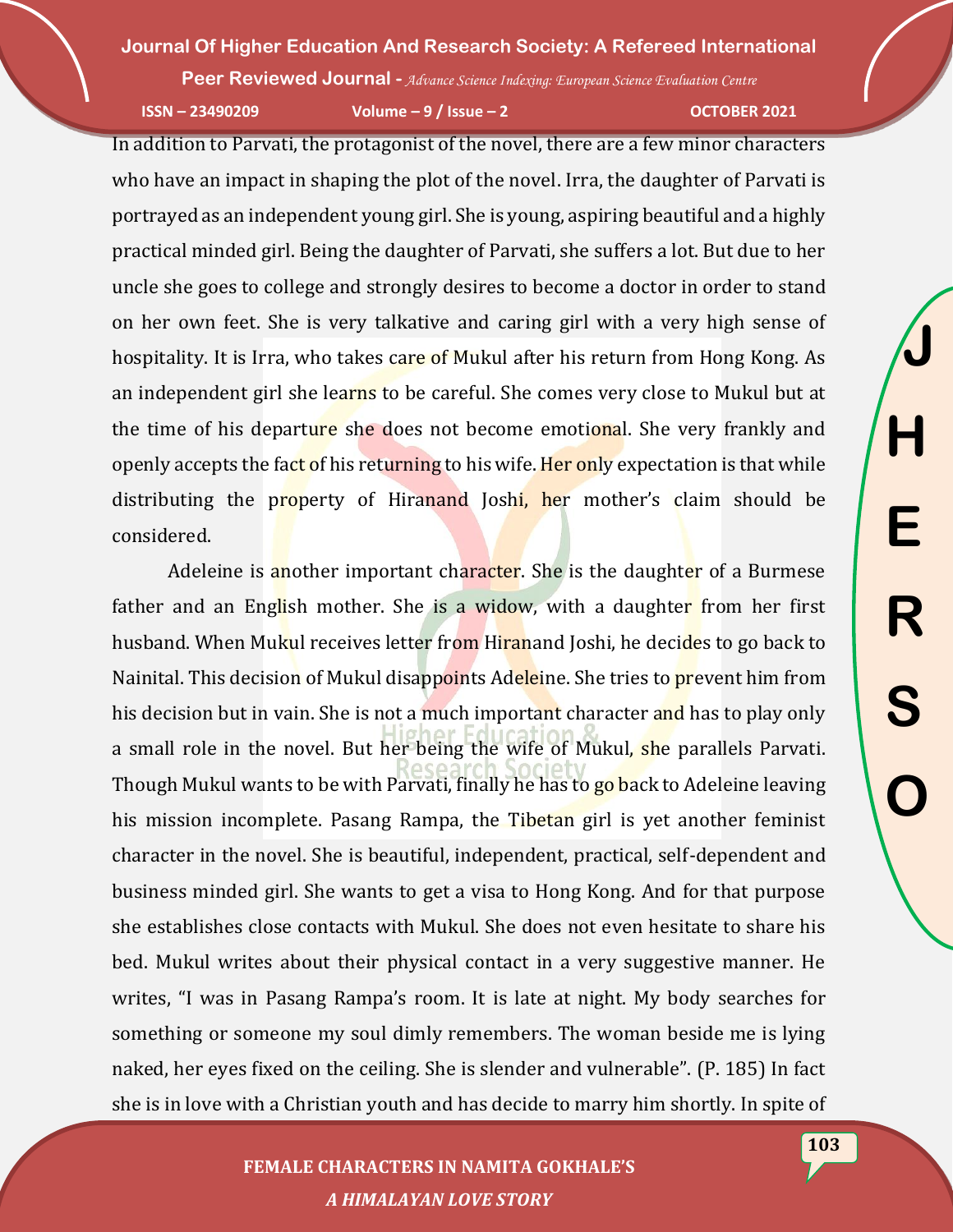**Peer Reviewed Journal -** *Advance Science Indexing: European Science Evaluation Centre* 

**ISSN – 23490209 Volume – 9 / Issue – 2 OCTOBER 2021**

her love affair with her boyfriend, she surrenders her body very easily to Mukul Nainwal. Like Parvati she too is disappointed to know that Mukul decides to go back to his wife and his wife's daughter.

Even Hiranand Headmaster can be considered as a feminist character. It is he who opens school for girls. Parvati's mother was not much keen on educating her daughter due to her financial condition. But after her death it is Hiranand Headmaster who sends Parvati for higher education. Mukul too is very kind and considerate towards Parvati in particular and all women in general. He is deeply in love with Parvati but unfortunately he cannot marry her due to the caste hierarchy. After Parvati's marriage he leaves Nainital and goes out to try his future and fortune. He joins IRS and lives in Hong Kong. There he marries one widow and confirms his faith in widow-marriages. This incident shows his modern feminist approach. In spite of his married life he cannot forget his first love, Parvati. When the opportunity comes to see Parvati, he even in his middle age, returns to Nainital. He becomes nostalgic and wants to meet his old and first love at the earliest. Here too he is totally disappointed. So we can say that he is the most important character in the novel, after Parvati. If Parvati is the woman protagonist, Mukul is male protagonist.

The novel, *A Himalayan Love Story*, is thus a very fine study in feminism. Namita Gokhale, a champion of the women's cause, has dealt with women's problem from feminist perspective. The story of Parvati is a very realistic picture of female existence. The blurb of the novel says:

> Parvati is young, beautiful and seemingly doomed; blooming early yet unable to find lasting love. Orphaned in adolescence and adopted by her headmaster uncle, she escapes the constraints of this temporary home, but like many young women before her, finds a new prison in marriage (Blurb of the Novel).